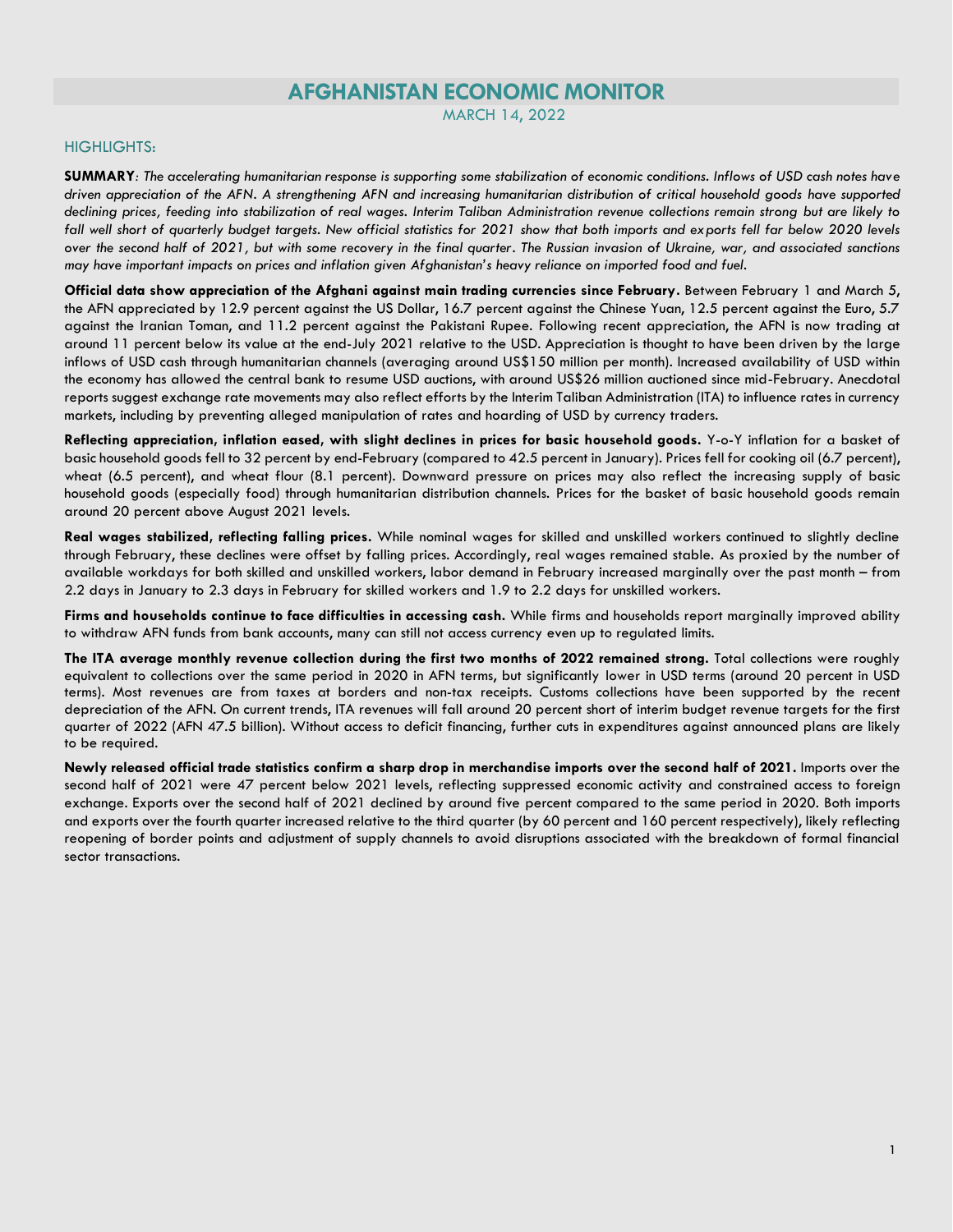## 1. PRICE CHANGES AND AVAILABILITY OF BASIC HOUSEHOLD GOODS

A decline in prices for staples and cooking oil drove a ten-percentage point decline in Y-o-Y inflation for basic household goods in February over the previous month.



*Source*: Price data from WFP weekly report, Index constructed by the Bank staff. *Note:* This Index uses World Food Program (WFP) price data for ten critical household goods from all provinces. It applies consumption and population weights from NSIA to provide an aggregate snapshot of overall price trends.

### 1.3. BASIC HOUSEHOLD GOODS – Y-O-Y INFLATION

| 27.4    | 32.8                    | 52.3            | 86.7            | 48.8            | 79.4            | 94.2            | 97.9                                                                                                      | 95.1            | 68.8              |                  |
|---------|-------------------------|-----------------|-----------------|-----------------|-----------------|-----------------|-----------------------------------------------------------------------------------------------------------|-----------------|-------------------|------------------|
|         | 26.8                    | 39.1            | 51.8            | 58.5            | 70.1            | 64.5            | 55.5                                                                                                      | 62.3            | 47.3              |                  |
| $-2.2$  | $-1.7$                  | $-0.9$          | 4.6             | 3.8             | 9.4             | 13.3            | 14.8                                                                                                      | 28.7            | 27.6              |                  |
| 0.6     | 1.7                     | 3.4             | 7.2             | 8.5             | 6.6             | 7.6             | 9.4                                                                                                       | 18.8            | 21.9              |                  |
| $-3.4$  | $-2.5$                  | 3.3             | 9.6             | 9.5             | 5.8             | 4.8             | 8.1                                                                                                       | 14.3            | 10.1              |                  |
| $-1.8$  | 9.4                     | 11.6            | 12.5            | 12.2            | 8.4             | 13.4            | 14.1                                                                                                      | 30.2            | 25.2              |                  |
| 3.1     | $-0.6$                  | 2.1             | 7.5             | 12.5            | 21.2            | 24.2            | 25.7                                                                                                      | 35.3            | 27.1              |                  |
| 1.9     | 3.5                     | 6.6             | 11.6            | 14.2            | 26.6            | 27.3            | 26.7                                                                                                      | 40.2            | 31.0              |                  |
| $-9.6$  | $-8.5$                  | 1.1             | 10.2            | 15.6            | 28.3            | 26.7            | 27.7                                                                                                      | 42.2            | 27.6              |                  |
| $-10.1$ | $-8.1$                  | 0.9             | 10.7            | 14.4            | 30.2            | 29.0            | 29.6                                                                                                      | 45.1            | 32.3              |                  |
| 1.6     | 2.6                     | 10.7            | 20.4            | 21.6            | 31.9            | 32.0            | 32.0                                                                                                      | 42.5            | 32.0              |                  |
|         | $May-21$<br>2.0<br>28.2 | $Jun-21$<br>1.7 | $Jul-21$<br>3.8 | $Avg-21$<br>7.5 | $Sep-21$<br>6.2 | $Oct-21$<br>7.8 | $Nov-21$<br>8.6<br>Correst Dates dessa faces AA/ED creatable against la deur concentrate dieu Dande staff | $Dec-21$<br>8.7 | Jan- $22$<br>10.2 | $Feb-22$<br>11.6 |

*Source:* Price data from WFP weekly report, Index constructed by Bank staff.



*Source*: Survey data collected by the World Bank's Third Party Monitoring Agent.

Most basic food and non-food items remain available. 1.4. REPORTED FOOD ITEMS AVAILABILITY 1.5. REPORTED NON-FOOD ITEMS AVAILABILITY

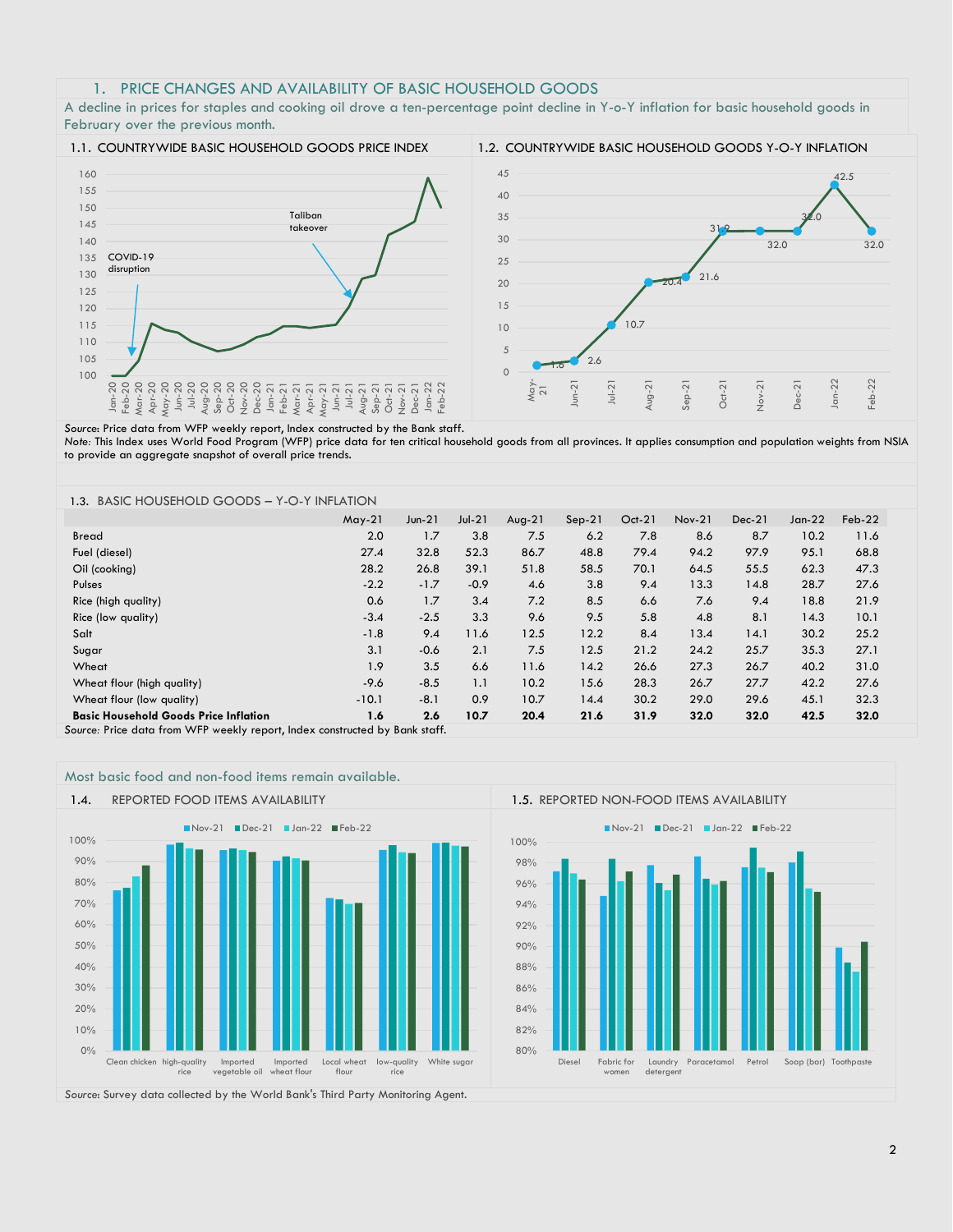## 2. LABOR MARKET CONDITIONS:

### Nominal wages continue to gradually decline, but real wages have stabilized given declining prices. 2.1. WAGES (YEARLY CHANGE) 2.2. NOMINAL AND REAL WAGES (IN AFN) -16.0 -12.0 -8.0 -4.0 0.0 4.0 8.0 Jan-21 Feb-21 Mar-21 Apr-21  $\text{Aay-21}$ Jun-21 Jul-21 Aug-21 Sep-21 Oct-21 Nov-21 Dec-21 Jan-22 Feb-22 Perce Wage(unskilled labour) **Wage (Skilled labour**) 100 200 300 400 500 600 700  $\text{day-21}$ Jun-21 Jul-21 Aug-21 Sep-21 Oct-21 Nov-21 Dec-21 Jan-22 Feb-22 fahani Nominal Wage(unskilled labour) Nominal Wage (Skilled labour) Real wage (unskilled labour) **Real wage (skilled labour)**

*Source:* Data from WFP and World Bank Staff elaboration; Real wages are calculated using price data from the NSIA. *Note:* Real wages to December are calculated on the basis of CPI inflation reported by NSIA. Real wages for January are calculated on the basis of CPI estimates prepared by the World Bank.



## 2.1. CHANGE IN LABOUR DEMAND FOR SKILLED AND NON-SKILLED WORKERS BETWEEN NOVEMBER 2021 TO FEBRUARY 2022





*Source*: Survey data collected by the World Bank's Third Party Monitoring Agent.

*Note*: Data reflects the number of workdays available reported by skilled and unskilled casual workers seeking work. Skilled workers are: i) carpenters; ii) electrician; iii) mason; iv) painter; v) plumber; and vi) tile worker.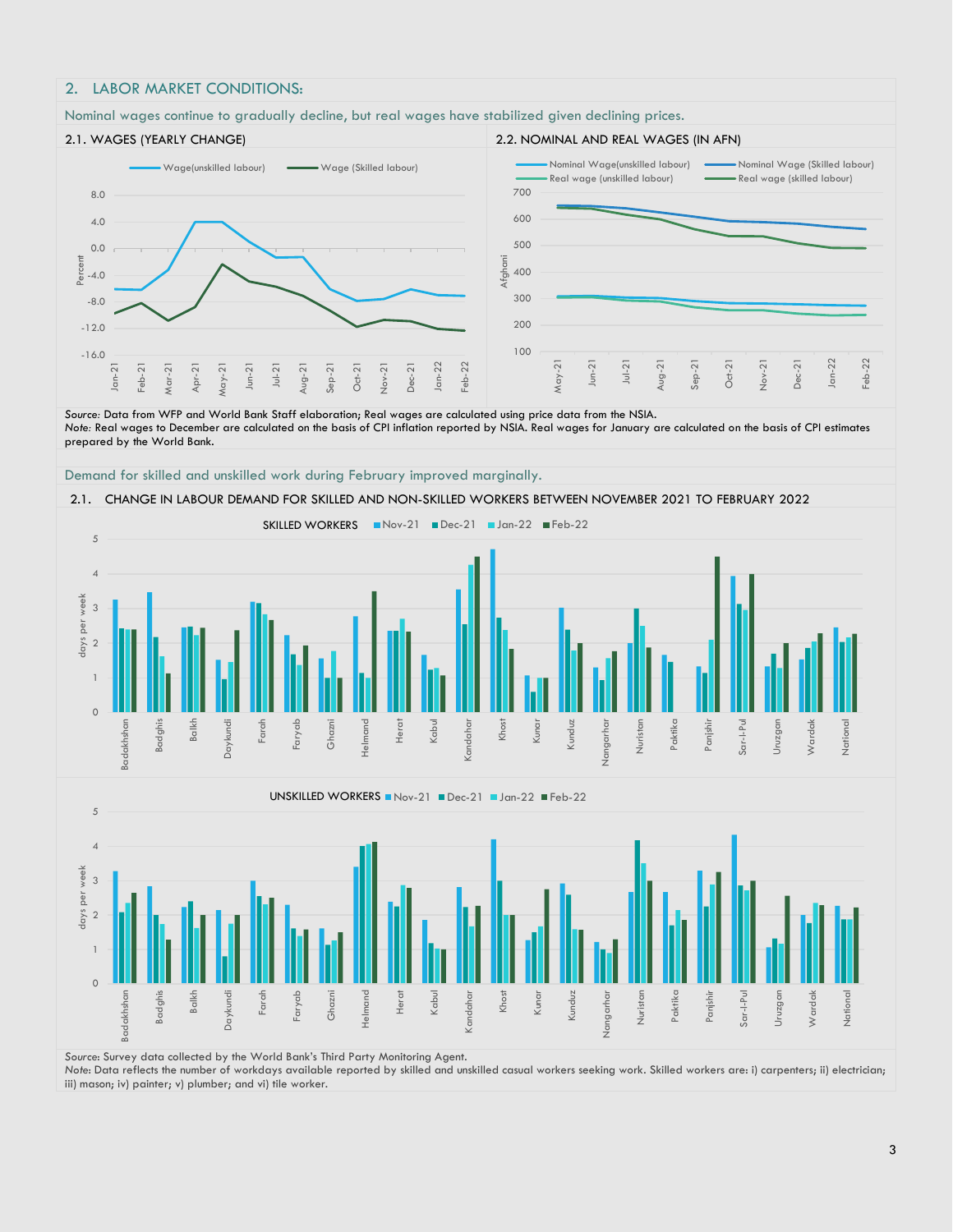## 3. TRADE DEVELOPMENTS:

Official Trade data for 2021 shows a significant decline in imports and exports during the Q3-2021, coinciding with the transition. However, exports recovered in Q4-2021, while imports continue to decline.

## 3.1. AFGHANISTAN IMPORTS (IN MILLION US\$)

| <b>S.I. ALOHAN YISTAN INI ONTO (IN MILLION OST)</b> |          |         |         |         |         |         |
|-----------------------------------------------------|----------|---------|---------|---------|---------|---------|
|                                                     | Q3-2020  | Q4-2020 | H2-2020 | Q3-2021 | Q4-2021 | H2-2021 |
| Food Stuff                                          | 656.5    | 654.3   | 1310.8  | 276.7   | 404.6   | 681.3   |
| <b>Minerals and Fuels</b>                           | 304.5    | 246.6   | 551.1   | 132.0   | 330.5   | 462.5   |
| Others                                              | 372.7    | 455.2   | 827.9   | 112.7   | 195.6   | 308.2   |
| <b>Chemicals and Plastics</b>                       | 186.4    | 199.9   | 386.3   | 82.1    | 125.7   | 207.8   |
| <b>Textiles and Footwear</b>                        | 155.9    | 181.9   | 337.8   | 94.0    | 95.0    | 189.0   |
| Machinery                                           | 95.0     | 90.9    | 185.9   | 48.9    | 46.4    | 95.3    |
| Animal products                                     | 38.1     | 39.6    | 77.7    | 21.4    | 36.3    | 57.7    |
| <b>Base Metal</b>                                   | 114.8    | 122.1   | 236.9   | 31.1    | 24.8    | 55.8    |
| Total                                               | 1923.8   | 1990.6  | 3914.4  | 798.9   | 1258.8  | 2057.6  |
| Growth<br>Source: Data from NSIA                    | 21%      | 13%     | 17%     | $-58%$  | $-37%$  | $-47%$  |
| 3.2. AFGHANISTAN EXPORTS (IN MILLION US\$)          |          |         |         |         |         |         |
|                                                     | Q3-2020  | Q4-2020 | H2-2020 | Q3-2021 | Q4-2021 | H2-2021 |
| Food Stuff                                          | 174.6    | 300.0   | 474.6   | 118.0   | 260.7   | 378.6   |
| <b>Minerals and Fuels</b>                           | 3.2      | 6.5     | 9.7     | 3.8     | 51.4    | 55.3    |
| <b>Textiles and Footwear</b>                        | 15.9     | 30.1    | 46.0    | 14.2    | 38.6    | 52.8    |
| Others                                              | 1.3      | 1.0     | 2.3     | 5.1     | 12.3    | 17.4    |
| <b>Base Metal</b>                                   | 2.8      | 3.4     | 6.2     | 1.8     | 6.2     | 8.1     |
| <b>Chemicals and Plastics</b>                       | 0.1      | 0.2     | 0.3     | 0.3     | 1.5     | 1.8     |
| Machinery                                           | 0.0      | 0.2     | 0.2     | 0.0     | 1.1     | 1.2     |
| Animal products                                     | 0.6      | 1.2     | 1.8     | 0.6     | 0.2     | 0.8     |
| Total                                               | 198.4    | 342.7   | 541.1   | 143.8   | 372.1   | 515.9   |
| Growth                                              | $-5.0\%$ | 4.1%    | 0.6%    | $-28%$  | 9%      | $-5%$   |
| Source: Data from NSIA                              |          |         |         |         |         |         |

## 3.1. QUARTERLY IMPORTS 3.2. QUARTERLY EXPORTS

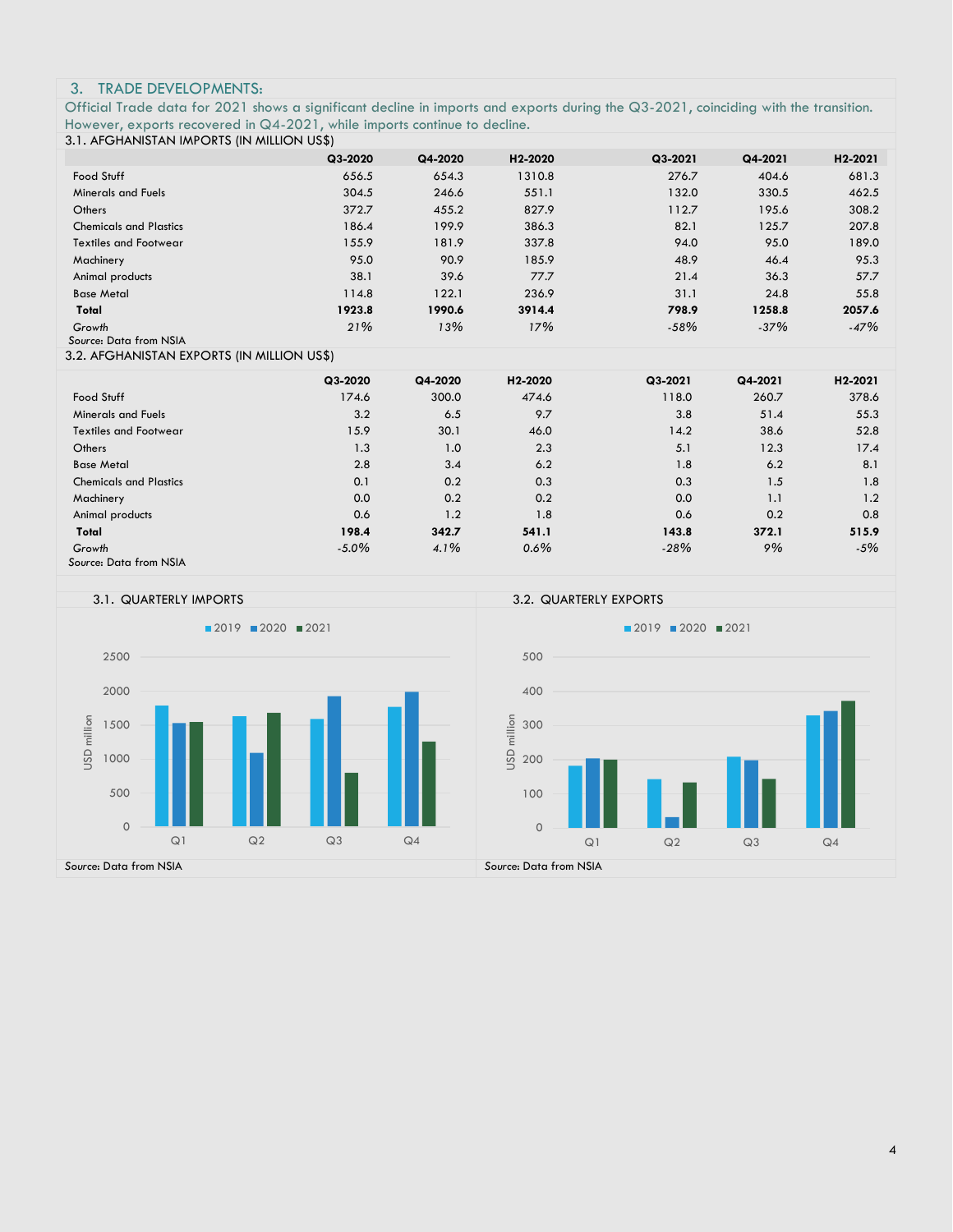

## 5. FOREIGN EXCHANGE AND FINANCIAL MARKET OPERATIONS:

The exchange rate has been appreciating since end-January due to an increased supply of USD notes through humanitarian channels.



*Source*: Data from DAB and World Bank Staff elaboration.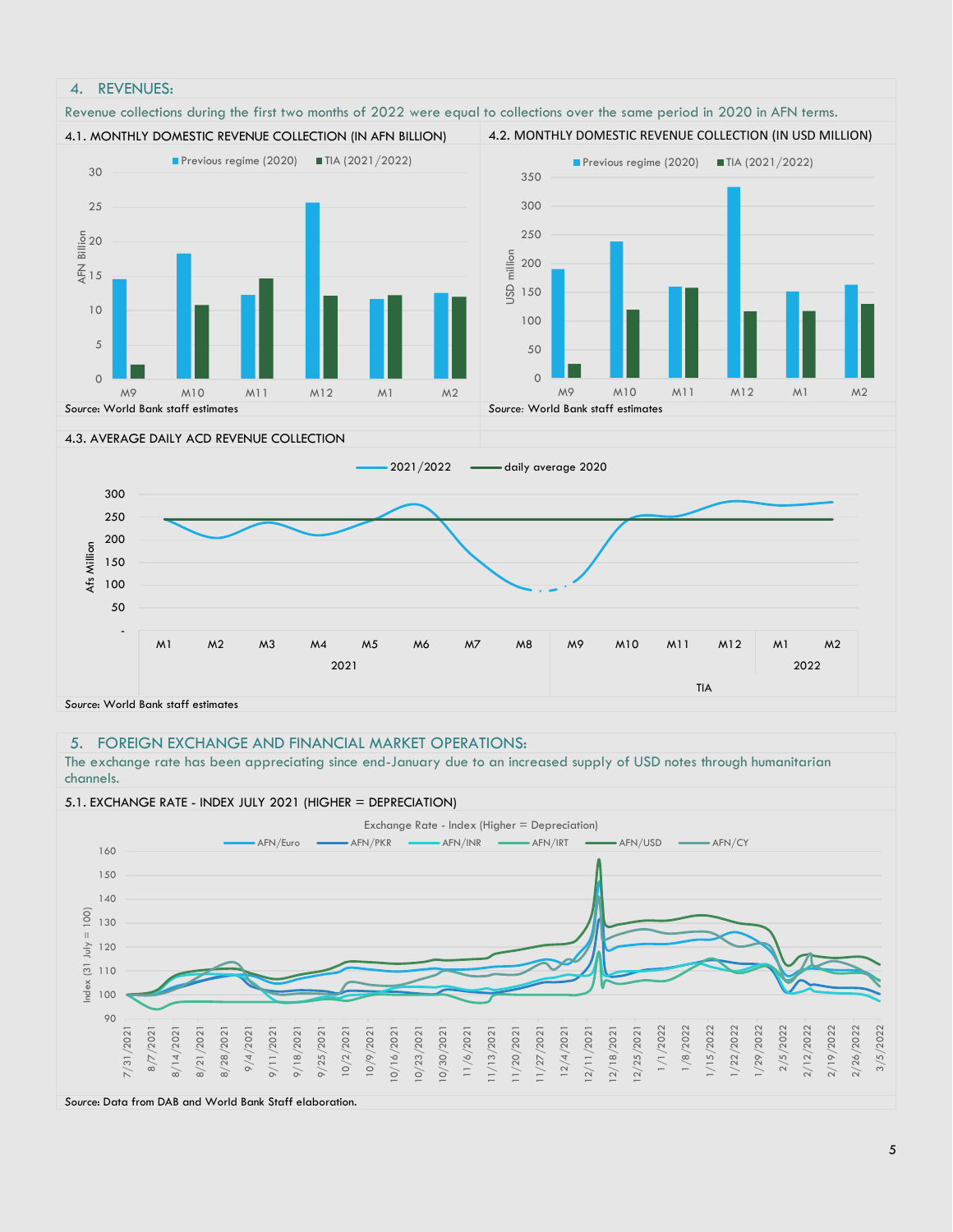| 5.2. EXCHANGE RATE - DEPRECIATION BY CURRENCY SINCE END-JULY, 2021 |         |          |          |          |          |          |          |          |          |          |
|--------------------------------------------------------------------|---------|----------|----------|----------|----------|----------|----------|----------|----------|----------|
|                                                                    |         |          |          |          |          |          |          |          |          |          |
|                                                                    | 8/15    | 8/30     | 9/30     | 10/28    | 11/28    | 12/27    | 2/1      | 2/14     | 2/28     | 3/5      |
| AFN/Euro                                                           | $-3.78$ | $-7.48$  | $-8.64$  | $-9.96$  | $-12.82$ | $-17.54$ | $-15.96$ | $-9.91$  | $-8.99$  | $-5.48$  |
|                                                                    |         |          |          |          |          |          |          |          |          |          |
| AFN/PKR                                                            | $-2.95$ | $-7.78$  | $-0.56$  | $-0.30$  | $-4.92$  | $-9.37$  | $-10.34$ | $-4.15$  | $-2.60$  | $-0.32$  |
| AFN/INR                                                            | $-7.23$ | $-7.73$  | 1.41     | $-3.01$  | $-6.24$  | $-9.01$  | $-11.17$ | $-1.46$  | $-0.16$  | 2.73     |
| AFN/IRT                                                            | 3.13    | 3.13     | 2.17     | 0.00     | 0.00     | $-5.71$  | $-10.81$ | $-10.81$ | $-8.33$  | $-5.71$  |
| AFN/USD                                                            | $-8.02$ | $-9.90$  | $-10.96$ | $-12.84$ | $-17.14$ | $-23.69$ | $-21.31$ | $-14.03$ | $-13.68$ | $-11.19$ |
| AFN/CY                                                             | $-2.96$ | $-12.05$ | $-0.34$  | $-7.67$  | $-11.80$ | $-21.55$ | $-17.25$ | $-10.67$ | $-9.15$  | $-3.30$  |
| Source: Data from DAB and World Bank Staff calculations.           |         |          |          |          |          |          |          |          |          |          |

Despite increasing supply of USD, many traders continue to report shortages of foreign currency. 5.3. AVAILABILITY OF FOREIGN EXCHANGE ACCORDING TO MONEY SERVICE PROVIDERS



*Source*: Survey data collected by the World Bank's Third Party Monitoring Agent. *Note: Includes banks, hawala operators, and informal currency exchangers.* 

5.4. MONTHLY WITHDRAWAL - INDIVIDUALS (IN AFN) 5.5. MONTHLY WITHDRAWAL– INDIVIDUALS (IN USD)

Firms and households report marginally increased ability to withdraw AFN and USD funds from bank accounts, but they are still unable to withdraw up to regulated limits.



*Source*: Survey data collected by the World Bank's Third Party Monitoring Agent. *Note:* Regulated limit as stipulated by Da Afghanistan Bank. Reported amount able to be withdrawn as reported by individual respondents to the Third Party

Monitoring Agent survey.